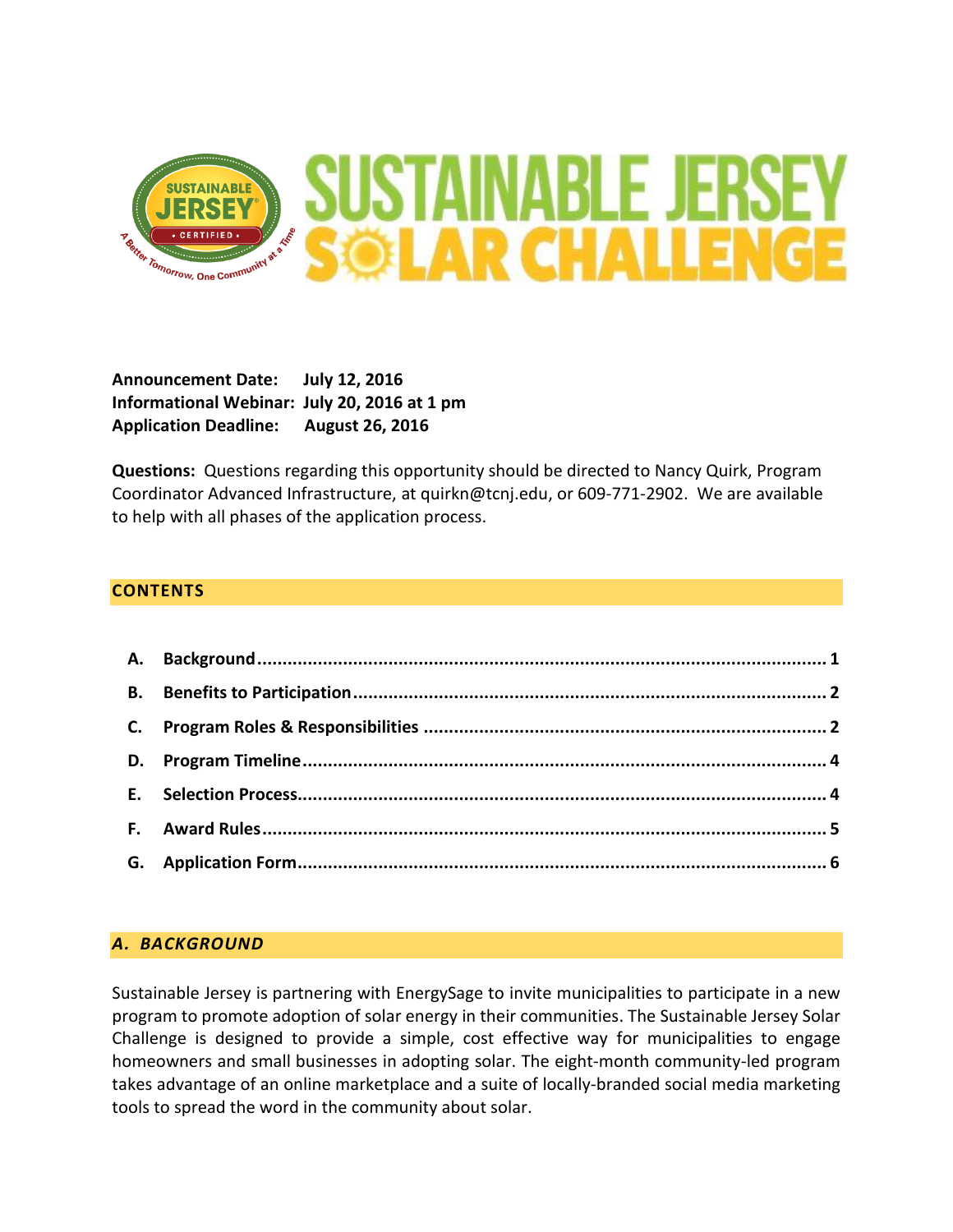The Solar Challenge takes advantage of Sustainable Jersey's partnership with EnergySage, an online solar marketplace developed with the support of the U.S. Department of Energy. The EnergySage web-based interface offers consumers online comparison-shopping, providing an experience similar to buying an auto online. Because the online solar marketplace is open to all solar vendors who meet the EnergySage vetting criteria, consumers have access to multiple high quality contractors. More information about EnergySage is available at: energysage.com.

Participating communities will be featured on the Sustainable Jersey Solar Challenge website, which will track the number of solar installation contracts that have been executed by local homeowners and businessesthrough the online marketplace. The program will run from October 2016 through May 2017. The community with the highest number of signed contracts for solar installations by the conclusion of the program (based proportionally on number of households and businesses in each community) will win a \$10,000 award that can be used for an energyrelated project in their community.

Up to 10 municipalities will be accepted in the Sustainable Jersey Solar Challenge. Communities selected to participate will be announced September 2, 2016. Local Solar Challenge Campaigns will launch in October 2016.

## **Applications are due by midnight on August 26, 2016.**

# <span id="page-1-0"></span>*B. BENEFITS TO PARTICIPATION*

Participating communities in the Solar Challenge receive:

- A \$3,000 grant and technical support to set up a local Solar Challenge
- A custom online solar marketplace dedicated to each community and its local program
- Pre-designed customizable marketing materials (email templates, brochures)
- Opportunity to earn Sustainable Jersey points toward certification
- Eligibility to win a \$10,000 award for the local Solar Challenge campaign that achieves the highest number of solar contracts (additional awards of \$5,000 may be available to 2<sup>nd</sup> and 3<sup>rd</sup> place campaigns; please see award details below)
- The satisfaction of knowing the community did something to combat climate change while making it easier for members of the community to get solar power

## <span id="page-1-1"></span>*C. PROGRAM ROLES & RESPONSIBILITIES*

Communities selected for the Sustainable Jersey Solar Challenge will receive support from Sustainable Jersey and our partner EnergySage in developing and promoting their outreach campaign. All participating municipalities will be featured on the Sustainable Jersey Solar Challenge homepage, which will track the progress of each local campaign.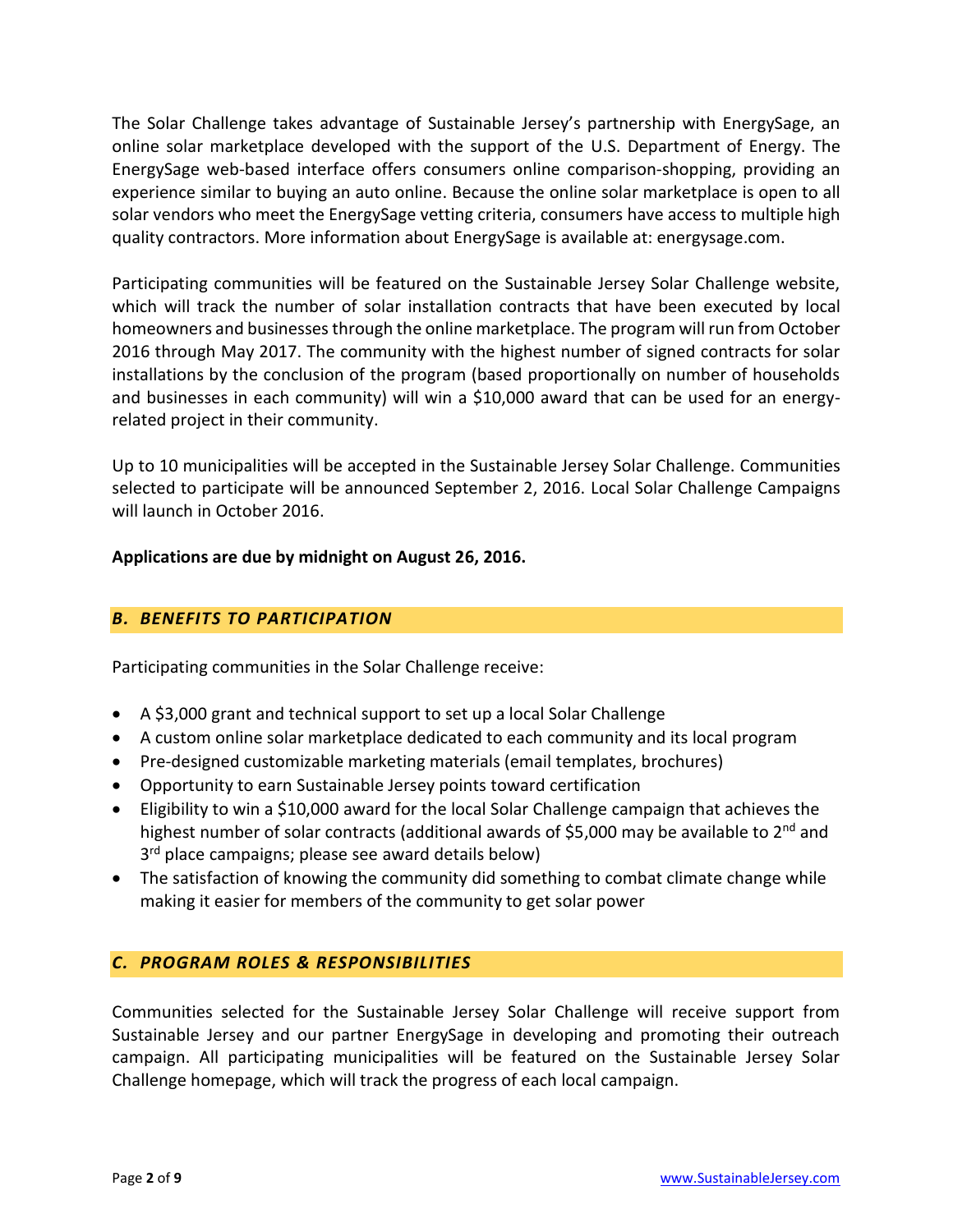Each community will be responsible for:

- Establishing a Local Campaign Team that will make the Solar Challenge a priority for the duration of the eight-month program
- Customizing the website landing page and promotional materials (with support from Sustainable Jersey and EnergySage)
- Producing promotional materials such as mailings, banners, and signage
- Identifying at least three community events at which the Solar Challenge can be promoted
- Creating email and mail distribution lists for the outreach campaign, including at least one mailing to local residents and businesses about the community's Solar Challenge [Note: Because not every property is a good fit for solar, it is important to strategically target direct mail communications to get the greatest impact.]

| <b>Sustainable</b><br><b>Jersey</b>  | Coordinate overall statewide Solar Challenge program<br>$\blacksquare$<br>Provide web-based and in-person training and support for Local<br>٠<br><b>Campaign Teams</b><br>Track program metrics and identify communities for Sustainable<br>$\blacksquare$<br>Jersey Solar Challenge Award                                                                                                                                                                                |
|--------------------------------------|---------------------------------------------------------------------------------------------------------------------------------------------------------------------------------------------------------------------------------------------------------------------------------------------------------------------------------------------------------------------------------------------------------------------------------------------------------------------------|
| <b>EnergySage</b>                    | Provide customizable web landing page and promotional materials<br>$\blacksquare$<br>(brochures, etc.) for each community<br>Screen and onboard installers based on established criteria; local<br>$\blacksquare$<br>communities can invite solar installers for inclusion in the program<br>Offer customer assistance through EnergySage Solar Advisors who can<br>٠<br>answer technical questions for individual customers                                              |
| <b>Municipality</b>                  | Provide a resolution of support to participate in the Sustainable Jersey<br>٠<br>Solar Challenge and to establish a Local Campaign Team that will make<br>the Solar Challenge a priority for the duration of the campaign<br>Provide at least one mailing to residents and businesses in the<br>$\blacksquare$<br>community about the Solar Challenge<br>Appoint a municipal staff person to serve as liaison for the duration of<br>$\blacksquare$<br>the local campaign |
| <b>Local Campaign</b><br><b>Team</b> | Customize the website landing page and promotional materials<br>٠<br>Create email and mail distribution lists for outreach campaign<br>$\blacksquare$<br>Identify at least three community events at which the Solar Challenge<br>Ē,<br>can be promoted                                                                                                                                                                                                                   |

# **Sustainable Jersey Solar Challenge Program Roles**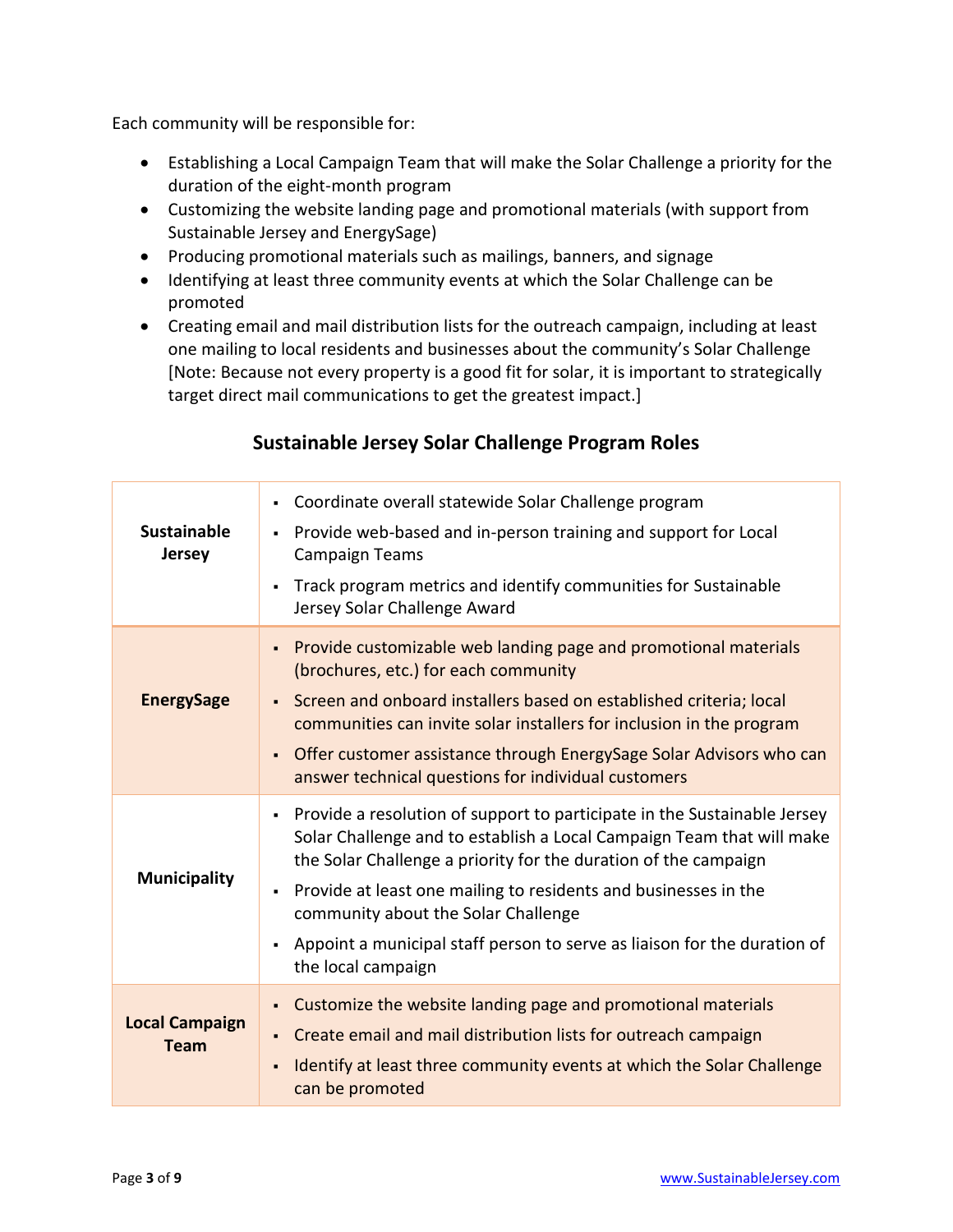#### <span id="page-3-0"></span>*D. PROGRAM TIMELINE*

## **Sustainable Jersey Solar Challenge Program Timeline**

| Sustainable Jersey Solar Challenge Webinar<br>Register for the webinar on the Sustainable Jersey<br>events page, or at:<br>https://attendee.gotowebinar.com/register/7846281<br>377228865028 | <b>July 20, 2016</b><br>at 1 pm                            |
|----------------------------------------------------------------------------------------------------------------------------------------------------------------------------------------------|------------------------------------------------------------|
| <b>Applications due</b>                                                                                                                                                                      | <b>August 26, 2016</b>                                     |
| <b>Application submission</b><br>Complete fillable pdf application below.<br><b>Email application form with subject line:</b><br>'[town name] 2016 Solar Challenge Application'              | Email application to<br>Nancy Quirk at:<br>guirkn@tcnj.edu |
| Selection of participating communities announced                                                                                                                                             | September 2, 2016                                          |
| <b>Onboarding of Local Campaign Team</b><br>Onboarding will include web-based and in-person<br>trainings with Sustainable Jersey and EnergySage.                                             | September 2016                                             |
| Local Solar Challenge Program Launch                                                                                                                                                         | October 2016                                               |
| <b>Program Completion Date</b>                                                                                                                                                               | May 31, 2017                                               |

#### <span id="page-3-1"></span>*E. SELECTION PROCESS*

The Sustainable Jersey Solar Challenge is open to 10 participating municipalities and will run from October 2016 through May 2017. Only communities currently registered in the Sustainable Jersey program are eligible to participate in the Solar Challenge.

Selection of municipalities will be based on assessment of the commitment and capacity of applicant communities to conduct a strong outreach campaign, and a desire to achieve diversity in the types of communities participating: large, medium, and small; urban, suburban, and rural.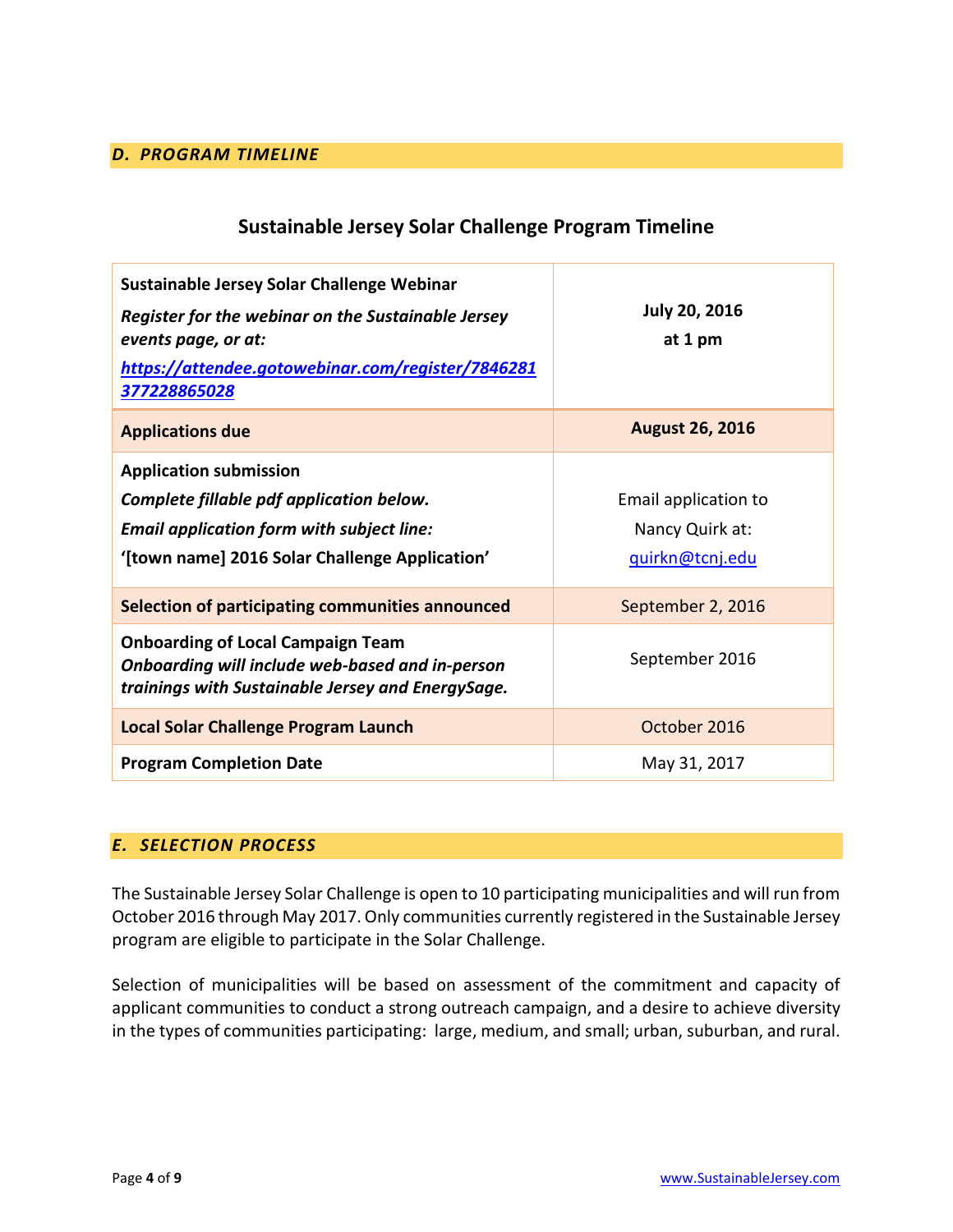#### <span id="page-4-0"></span>*F. AWARD RULES*

A cash award of \$10,000 will be made to the community that achieves the highest number of signed contracts (based proportionally on the number of households and businesses in the community) for solar installations by the end of the program on May 31, 2017. If fewer than 10 communities apply to participate in the Solar Challenge by August 26, 2016, Sustainable Jersey reserves the right to modify the award rules.

The cash award MUST be used for an energy-related project that benefits the wider community. Examples include a solar-powered public cellphone charging station; solar-powered lighting for public bus stop shelters; public electric vehicle charging station; a solar installation for an affordable housing unit or for a nonprofit organization of the community's choice.

The municipality receiving the award will have six months after the date of the award announcement to finalize their plans for the award. The municipality will have up to an additional 18 months to implement the project. The award project decided upon by the municipality must be completed no later than June 30, 2019.

EnergySage collects a small fee from solar installers for each solar system contract finalized. These cash proceeds will be used to offer additional awards to municipalities. The final number of awards and the dollar amount awarded will be determined at the conclusion of the Sustainable Jersey Solar Challenge in May 2017. It is anticipated that at least two additional awards of \$5,000 each will be available to the second and third place municipalities, based on the criteria stated above. Additional awards may be possible based on the overall success of the program. Sustainable Jersey makes no guarantee that these additional awards will be available.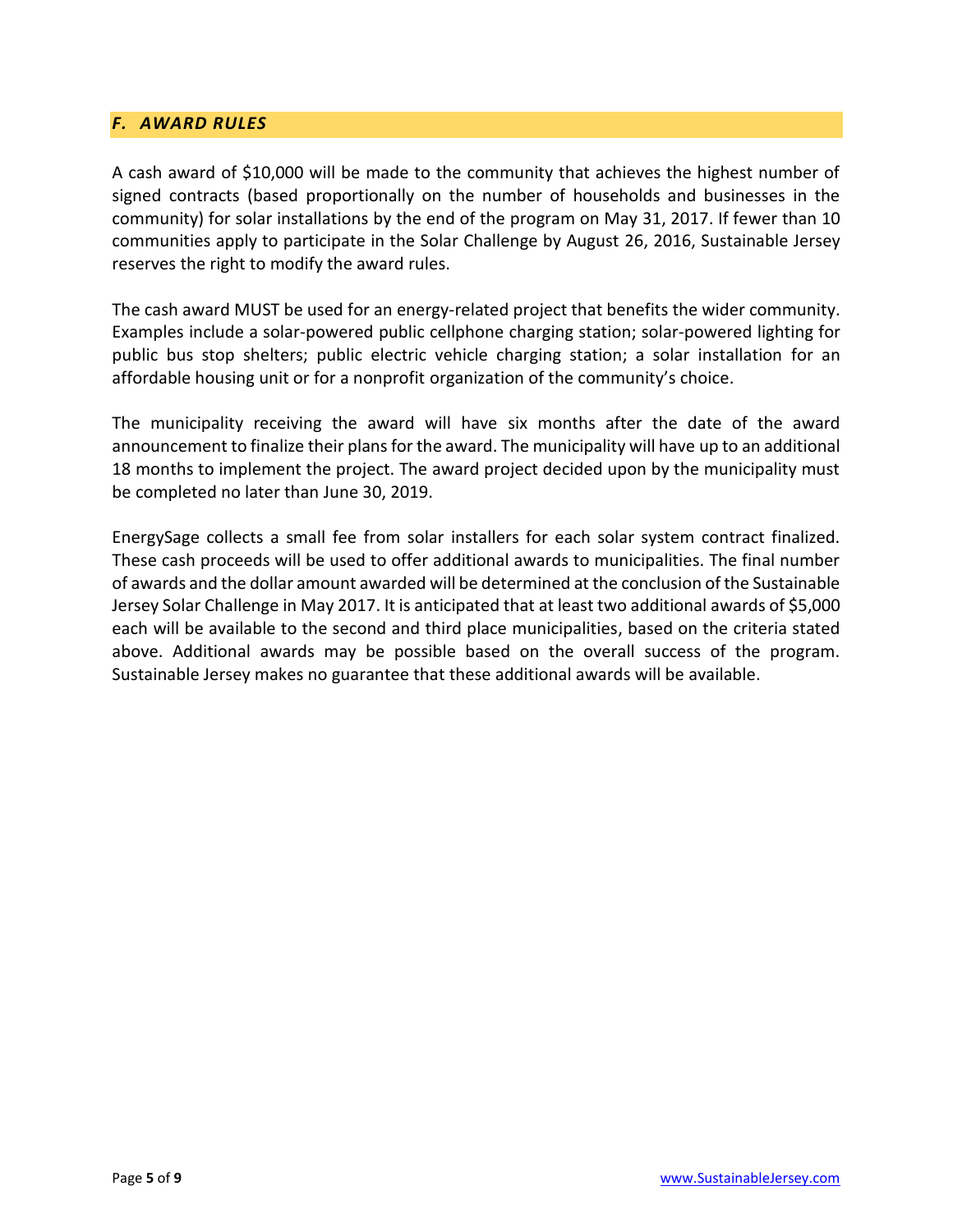#### <span id="page-5-0"></span>*G. APPLICATION FORM*

## *Please type your answers into the boxes provided. Each box will accommodate the amount of text entered. Brief and concise answers are encouraged!*

| Attach a Municipal Resolution* regarding the following:<br>1.                                                                                                                                                                                                                                                                                                                                                                                                                                                                          |                         |  |  |  |  |  |
|----------------------------------------------------------------------------------------------------------------------------------------------------------------------------------------------------------------------------------------------------------------------------------------------------------------------------------------------------------------------------------------------------------------------------------------------------------------------------------------------------------------------------------------|-------------------------|--|--|--|--|--|
| Resolution (signed and dated) of support to participate in the Sustainable Jersey Solar<br>$\bullet$<br>Challenge and to establish a Local Campaign Team that will make the Solar Challenge a<br>priority for the duration of the local campaign<br>Agreement to provide one mailing to residents regarding the solar outreach campaign<br>$\bullet$<br>Appointment of a municipal staff person to serve as liaison for the duration of the local<br>$\bullet$<br>campaign<br>Identifying the Local Campaign Team members<br>$\bullet$ |                         |  |  |  |  |  |
| If a Resolution cannot be obtained by the application review date, a letter from the Mayor<br>or chief executive administrator will be accepted on an interim basis. A Resolution will be<br>required prior to the launch of the local Solar Challenge campaign in October 2016.<br>* A sample Resolution is included in this application packet.                                                                                                                                                                                      |                         |  |  |  |  |  |
| 2.<br><b>Municipality:</b>                                                                                                                                                                                                                                                                                                                                                                                                                                                                                                             |                         |  |  |  |  |  |
| <b>Primary Contact for Municipality</b><br>Name:<br>Title:                                                                                                                                                                                                                                                                                                                                                                                                                                                                             | <b>Mailing Address:</b> |  |  |  |  |  |
| Telephone:                                                                                                                                                                                                                                                                                                                                                                                                                                                                                                                             | Email:                  |  |  |  |  |  |

#### **3. Local Campaign Team**

*The Local Campaign Team should include a Lead Organization (local government department, Green Team, commission, or nonprofit organization) that will make the Sustainable Jersey Solar Challenge a priority for the duration of the 8-month campaign. Identify 2 to 4 committed individuals who will be able to participate throughout the campaign (Campaign Member A, B, C, etc.).*

| <b>Lead Organization:</b> | <b>Mailing Address:</b> |
|---------------------------|-------------------------|
|                           |                         |

| 4. Local Campaign Team Project Leader (if different from Municipal contact) |            |  |
|-----------------------------------------------------------------------------|------------|--|
| Name:                                                                       | Telephone: |  |
| Organization:                                                               | Email:     |  |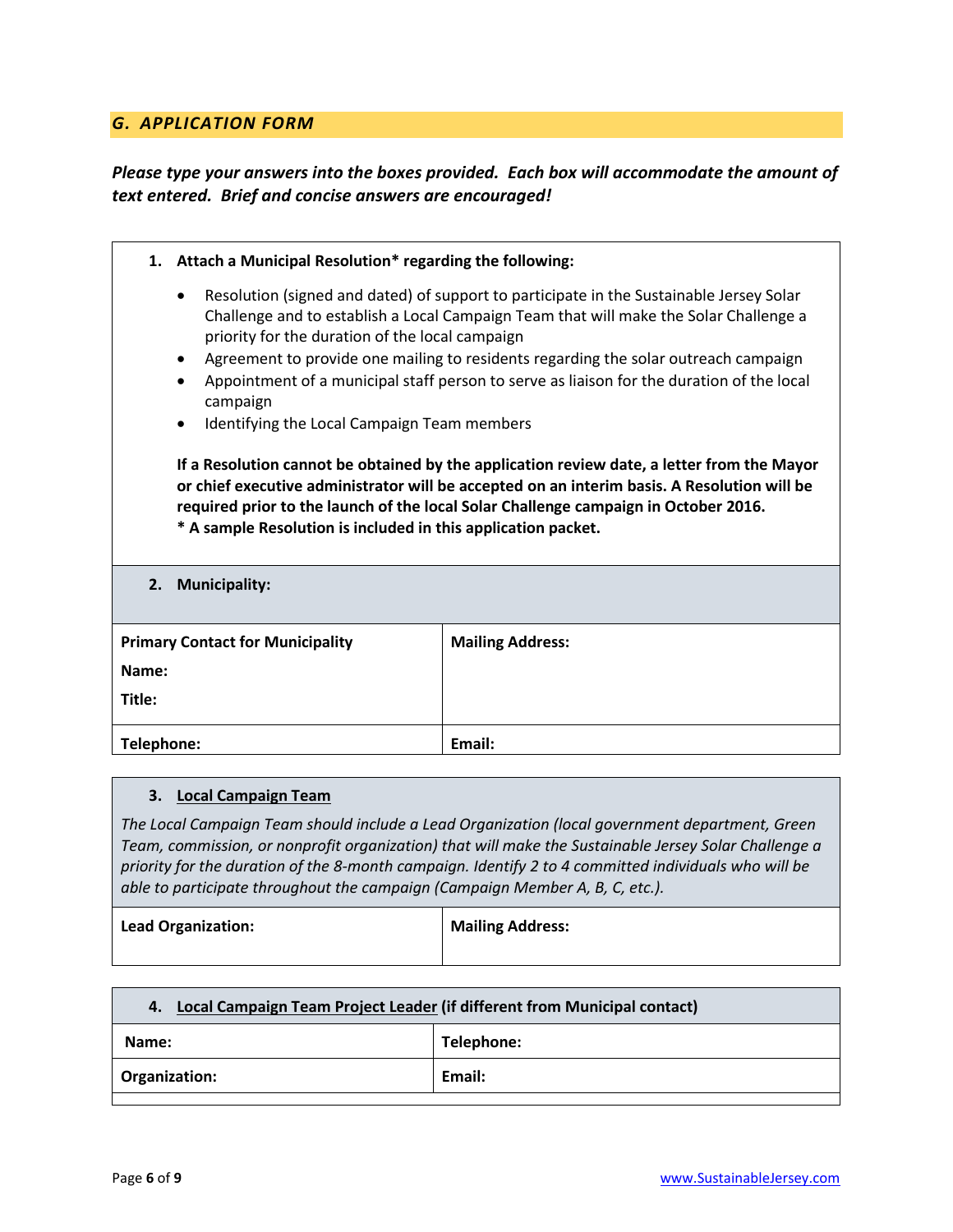#### **5. Local Campaign Team Members**

*Please identify at least one additional campaign team member. If there are more than three team members, you may attach a list of local campaign team members with contact information as below.*

| <b>Local Campaign Team Member A</b> |            |  |
|-------------------------------------|------------|--|
| Name:                               | Telephone: |  |
| Organization:                       | Email:     |  |
| <b>Local Campaign Team Member B</b> |            |  |
| Name:                               | Telephone: |  |
| Organization:                       | Email:     |  |
| <b>Local Campaign Team Member C</b> |            |  |
| Name:                               | Telephone: |  |
| Organization:                       | Email:     |  |

#### **6. Community Description**

*Briefly describe your community's participation in local sustainability initiatives, or solar initiatives in particular, that indicate a foundation for a successful solar outreach program. Include in your description particular community characteristics such as extent of tree cover, tree protection ordinances, or historic preservation districts that may impact the ability of homeowners and businesses to install solar.*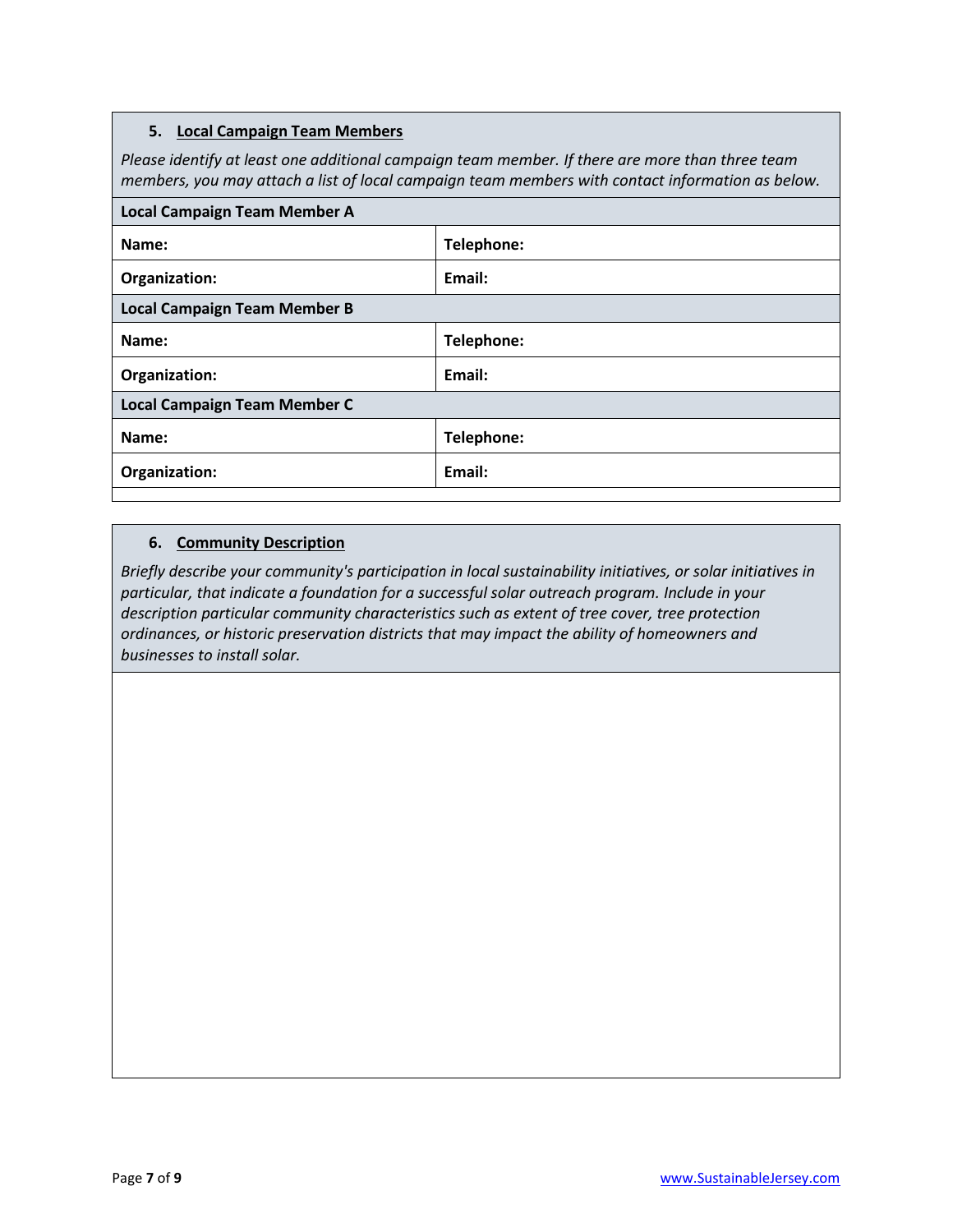#### **7. Marketing and Outreach**

*Sustainable Jersey will provide a set of strategies for marketing the Solar Challenge in your community. Has your team or community ever run a similar outreach campaign (note, this is not required to be accepted into the program)? Please provide specific ideas for how you would promote the campaign.* 

*For example: provide a description of marketing ideas that the Local Campaign Team may have such as email outreach (local distribution lists); exhibiting or promoting the program at local events such as farmers markets or fairs; opportunities for local media outreach and social media communication; ability to include flyers in community tax bills, utility bills, or other mailings.*

#### **8. Permitting for Solar Installations**

*As a result of the Sustainable Jersey Solar Challenge the number of permit applications is likely to increase. Please check with your local permit/code office regarding the current permit and inspection process. Find out from the staff if the process is efficient enough to handle two to three times the current number of solar system permits in a relatively short period of time. Also ask the staff to assess approximately how much time it takes to get a permit for a solar PV installation.*

Name of code/permit official contacted:

Is the current process efficient enough to handle increased numbers of permit applications?

How much time does it take (on average) to get a permit for a typical residential solar installation?

Other comments on the local permitting process: